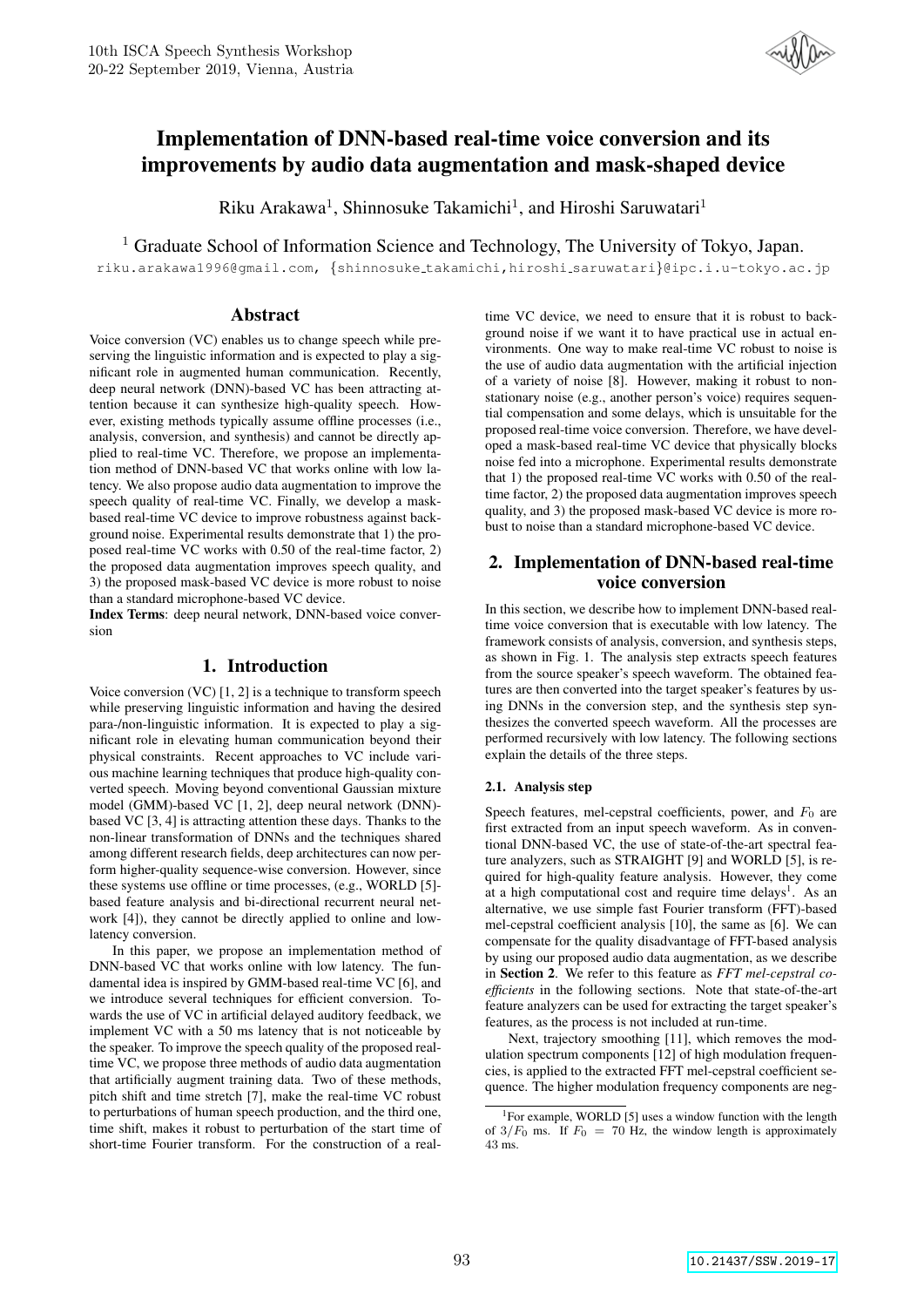

Figure 1: *Proposed real-time DNN-based VC.*

ligible for speech perception and difficult to be modeled with DNNs, and the trajectory smoothing can improve the prediction accuracy of speech features. In [11], a non-causal low pass filter (LPF) is used for the removal, but we use a two-tap finite impulse response (FIR) LPF for the purpose of online and lowdelay conversion. The FIR filter has values at frames -1 and 0 (i.e., previous and current frame).

### 2.2. Conversion step

Speech features of the target speaker are estimated from speech features of the source speaker. We conduct the following four transformations.

- 1. From source speaker's FFT mel-cepstral coefficients to target speaker's WORLD mel-cepstral coefficients
- 2. From source speaker's FFT mel-cepstral coefficients to target speaker band-averaged aperiodicity
- 3. From source speaker's log-scaled  $F_0$  to target speaker's log-scaled  $F_0$
- 4. From source speaker's power to target speaker's power

The third and fourth transformations are linear, as used in the conventional GMM-based VC [2], and the first and second use DNNs. In the first transformation, we use multi-frame (current  $\pm C$  frames) FFT mel-cepstral coefficients as input and one-frame WORLD mel-cepstral coefficients as output. Since the input and output are similar types of features, a DNN with input-to-output residual architecture [13] efficiently works for the feature conversion. Similarly, we use multi-frame FFT melcepstral coefficients as input and one-frame band-aperiodicity as output in the second transformation.

To train DNNs, we use the mean squared error (MSE) for the loss function. Given the target speaker's speech feature sequence  $y = [y_1^{\perp}, \cdots, y_t^{\perp}, \cdots, y_T^{\perp}]$  and the predicted feature sequence  $\hat{\bm{y}} = [\hat{\bm{y}}_1^\top, \cdots, \hat{\bm{y}}_t^\top, \cdots, \hat{\bm{y}}_T^\top]^\top$ , the loss function is

$$
L(\boldsymbol{y}, \hat{\boldsymbol{y}}) = \frac{1}{T} (\hat{\boldsymbol{y}} - \boldsymbol{y})^{\top} (\hat{\boldsymbol{y}} - \boldsymbol{y}), \tag{1}
$$

where  $t$  represents the frame index and  $T$  is the total number of frames. Before the training, trajectory smoothing [11] is performed on the target speaker's WORLD mel-cepstral coefficients in order to improve prediction accuracy. Note that, theoretically, the proposed architecture runs regardless of the DNN's training method, which allows us to improve the model independently. For example, although we did not adopt in the experiment, generative adversarial network (GAN) [14]-based training [15] could be utilized for improving quality in converted speech without increasing computation costs at run-time.

### 2.3. Synthesis step

A waveform is synthesized from the converted speech features. As in the conventional method [6], recursive maximum likelihood parameter generation (R-MLPG) [16] is applied to the converted WORLD mel-cepstral coefficients. The covariance matrix used for the R-MLPG is calculated in advance [17]. A speech waveform is generated using the WORLD's recursive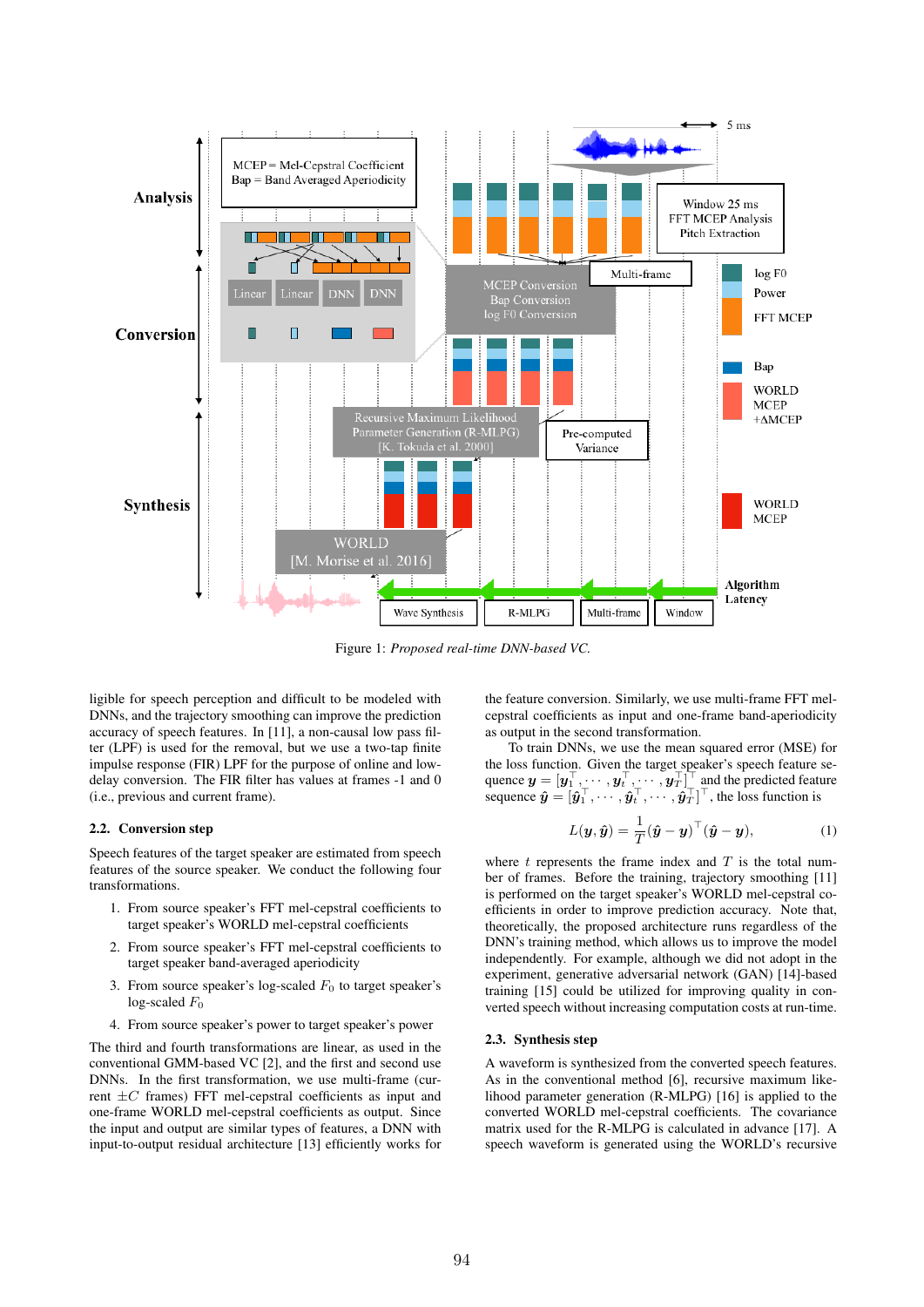

Figure 2: *Visualization of audio data augmentation.*

waveform generation algorithm [5]. Hereinafter, let  $M$  be the number of buffer frames in the R-MLPG algorithm and W be that in the WORLD's generation algorithm.

### 2.4. Algorithm latency

Here, we calculate the algorithm latency of the proposed DNNbased real-time VC. Supposing that the frame shift is 5 ms, frame length is 25 ms,  $C = 2$ ,  $M = 3$ ,  $W = 3$  ( $W = 3$ ) covers the length of a one-pitch waveform of 70 Hz of  $F_0$ .), and the algorithm latency of the analysis, conversion, and synthesis steps are 10 ms, 10 ms, and 30 ms, respectively. The total latency is 50 ms (see Fig. 1).

# 3. Audio data augmentation for DNN-based real-time VC

Data augmentation is a way to improve the performance of DNNs. It works by padding artificial data and utilizing the fact that a DNN's performance changes sensitively according to the amount of training data [18]. It is widely used for speech recognition [7] and acoustic event classification [19, 20, 21]. In this paper we apply two methods (pitch shift and time stretch) [7] to make the proposed VC framework robust to perturbation of human speech production. Furthermore, we propose another method (time shift) to tackle a drawback of the FFT-based melcepstral analysis we used in Section 2. Figure 2 shows the original waveform and the waveforms processed with each data augmentation method.

#### 3.1. Pitch Shift (P-Sh)

Even when a single speaker speaks the same text, the pitch trajectory will be different each time. For training data augmentation, we use the WSOLA algorithm [22] and waveform resampling [23] to slightly change the pitch of the source and target speaker's waveforms. The left of Fig. 2 shows the original power spectrum (blue) and the one shifted a whole tone.

### 3.2. Time Stretch (T-St)

As discussed in Section 3.1, we introduce data augmentation by time stretch to ensure robustness to speech speed perturbation. The WSOLA algorithm [22] is used for the stretch. The middle image in Fig. 2 shows a case in which a waveform (red) is sped up by 1.05 and thus is shifted to the right of the original one (blue).



Figure 3: *The proposed device. A small microphone is included in the mask and connected to a laptop PC.*

### 3.3. Time Shift (T-Sh)

The start time of the frame analysis influences the power spectra (and also mel-cepstral coefficients). Feature analysis in VC must be robust to the start time. For example, WORLD [5] designs a  $F_0$ -adaptive window function such that the resulting spectrum is theoretically independent of the start time of analysis, but this framework is unsuitable for real-time VC, as explained in Section 2. Instead, we propose a data augmentation method where the start time of FFT-based mel-cepstral analysis is shifted within the frame shift length. For example, setting the frame shift length to 5 ms, we set an offset of the start time with a range of  $\pm$  2.5 ms.

# 4. Noise-robust DNN-based real-time VC with mask-shaped device

To achieve a real-time VC system for augmented human communication, the system should be usable in noisy environments. There are two possible approaches to this: adding noise suppression before VC or training acoustic models using noisy speech. While the former approach (e.g., monaural speech enhancement [24, 25]) performs noise suppression with low latency, the noise suppression works only in limited cases. Also, while the latter approach (e.g., data augmentation using the artificial injection of a variety of noise [8]) performs a highly robust noise suppression, it requires heavy computation due to deeper architectures for sequential compensation (e.g., suppressing another person's voice).

Therefore, we have developed a real-time VC device that is robust against noise by physically preventing noise contamination. Figure 3 shows the proposed device. A monaural microphone is embedded at the top of the device and connected to a laptop PC (for real-time VC) via a cable. The VC user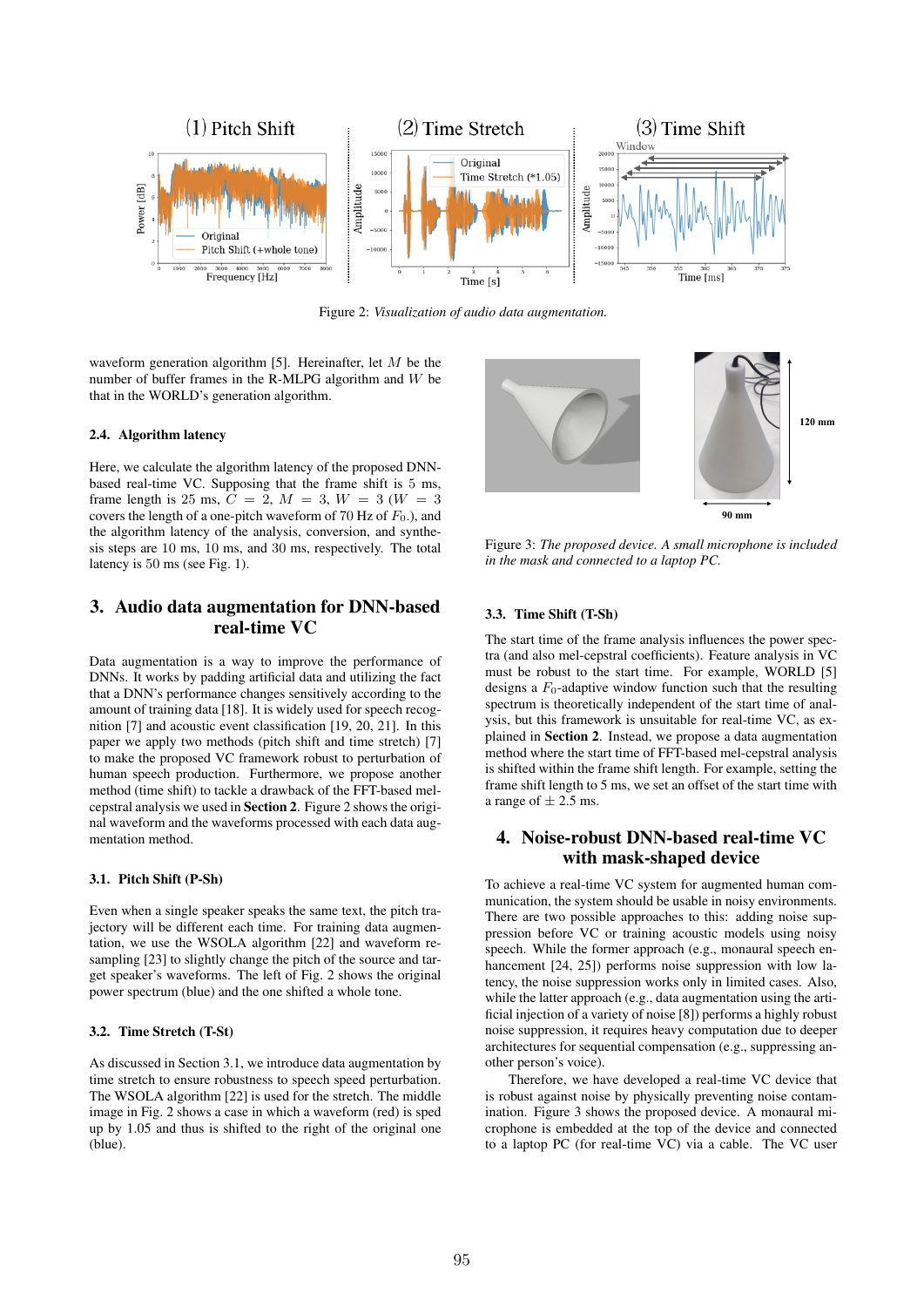Table 1: *Real-time factor (RTF) of our DNN-based real-time VC (mean and standard deviation). The processing time indicates a computation time within one frame (*5 *ms).*

|                      | Analysis         | Conversion      | <b>Synthesis</b> |
|----------------------|------------------|-----------------|------------------|
| Processing time [ms] | $0.85 \pm 0.092$ | $1.12 \pm 0.51$ | $0.57 \pm 0.10$  |
| RTF                  | 0.17             | 0.22            | 0.11             |

fits the device over his/her mouth to prevent background noise from contaminating the input speech, thus keeping the conversion quality high. Holding the device very tightly would impede free movement of articulators, so the user holds the device such that a tiny gap is present between the device and his/her face.

# 5. Experimental evaluation

### 5.1. Experiment settings

We used 100 utterances (approx. 12 min.) of two Japanese male speakers, the original transcript of which is included in the Voice Actress Corpus [26]. The sampling frequency was 16 kHz. We used 90 % of the corpus for DNN training and the remainder for evaluation. The frame shift was 5 ms . The lengths of the frame and the FFT were 400 (25 ms) and 512, respectively. The number of dimensions of FFT/WORLD melcepstral coefficients was 40 (0th-through-39th). The 0th component was used for the power component.  $C, M, W$  in Section 2 were set to 2, 3, 3, respectively. The DNN for FFT melcepstral coefficients to WORLD mel-cepstral coefficients was multi-layer perceptron consisting of a 195 (39  $\times$  5)-unit input layer,  $2 \times 500$ -unit leaky ReLU hidden layers, and a 78 (39  $\times$  2, static & delta features)-unit linear output layer. The DNN also includes an input-to-output residual network [13] that connects FFT mel-cepstral coefficients at the current frame of the input layer and static features at the output layer. The DNN for FFT mel-cepstral coefficients to band-aperiodicity is a single-layer perceptron consisting of a 195-unit input layer and a 1-unit sigmoid output layer. The FFT/WORLD mel-cepstral coefficients were normalized to have zero-mean and unit-variance. Adam [27] was used as the optimization method. An Intel (R) Core (TM) i7-3770K CPU @ 3.50 GHz was used in the evaluation of processing delay, with the aim of showing the capability of this system in a CPU environment. For the augmentation of the pitch shift, a total of four patterns of {semitone, whole tone} {up, down} were applied. As for time stretch, the speech speed was multiplied by {0.95, 1.05}. The offsets of time shift were set to  $-2.50, -1.25, 0.0, 1.25,$  and 2.50 ms.

#### 5.2. Computation cost of proposed real-time VC

We calculated a real-time factor (RTF) to determine whether the proposed VC operates in real time on a single CPU. The RTF is a value of the computation time divided by the length of the input waveform. Table 1 summarizes RTFs of the analysis, conversion, and synthesis steps. While the conversion step using DNNs took more computation time than the others, the total RTF was smaller than 1.0. Therefore, we can confirm that our VC system operates in real time (and with 50 ms of algorithm latency).

#### 5.3. Effectiveness of proposed data augmentation

We evaluated the effectiveness of the three proposed data augmentation methods in terms of prediction accuracy (Section 5.3.1) and speech quality (Section 5.3.2).



Figure 4: *MSEs at each training step.*

Table 2: *MSEs of trained DNNs.*

| Without<br>Augmen-<br>tation | Pitch<br>Shift | Time<br><b>Stretch</b> | Time<br>Shift | All<br>Augmen-<br>tation |
|------------------------------|----------------|------------------------|---------------|--------------------------|
| 0.878                        | 0.859          | 0.858                  | 0.859         | 0.853                    |
|                              |                |                        |               |                          |

#### *5.3.1. Prediction accuracy*

We calculated MSE between the predicted and target WORLD mel-cepstral coefficients of the evaluation data. The compared methods are 1) without augmentation (conventional method), 2) pitch shift, 3) time stretch, 4) time shift, and 5) using all of 2-through-4. Figure 4 shows the MSE at each step of DNN training. The amount of training data was increased by factors of one, five, three, five, and 35, respectively. The x-axis is the number of frames used for iterative training. Table 2 summarizes the MSE values after completing the DNN training. Note that the WORLD mel-cepstral coefficients were normalized to have zero-mean and unit-variance. As indicated in the figure and table, there was no big difference among the different data augmentation methods, but the data augmentation dramatically improved the conversion performance.

#### *5.3.2. Speech quality*

We conducted a preference AB test to evaluate the naturalness of the converted speech. The compared methods are real-time VC without and with data augmentation (using all of 2-through-4 in Section 5.3.1). We presented a pair of converted speech in random order and had listeners select the speech sample that sounded most natural. Similarly, a preference XAB test on the speaker individuality was conducted using the natural speech as a reference "X." These tests were done using our crowdsourcing evaluation system. Thirty-five listeners participated in each evaluation and ten utterances were used per listener.

The results of the subjective evaluation are shown in Fig. 5. As we can see, both speech quality and speaker individuality were significantly improved by the proposed data augmentation.

#### 5.4. Robustness against noise

Finally, we evaluated the noise robustness of the DNN-based real-time VC with the proposed mask-shaped device, using voices recorded in actual noisy environments. Compared methods are VC without (i.e., monaural microphone only) and with the mask-shaped device. We recorded evaluation data in two environments: an anechoic room (clean environment) and a train station (noisy environment). The recording in the station was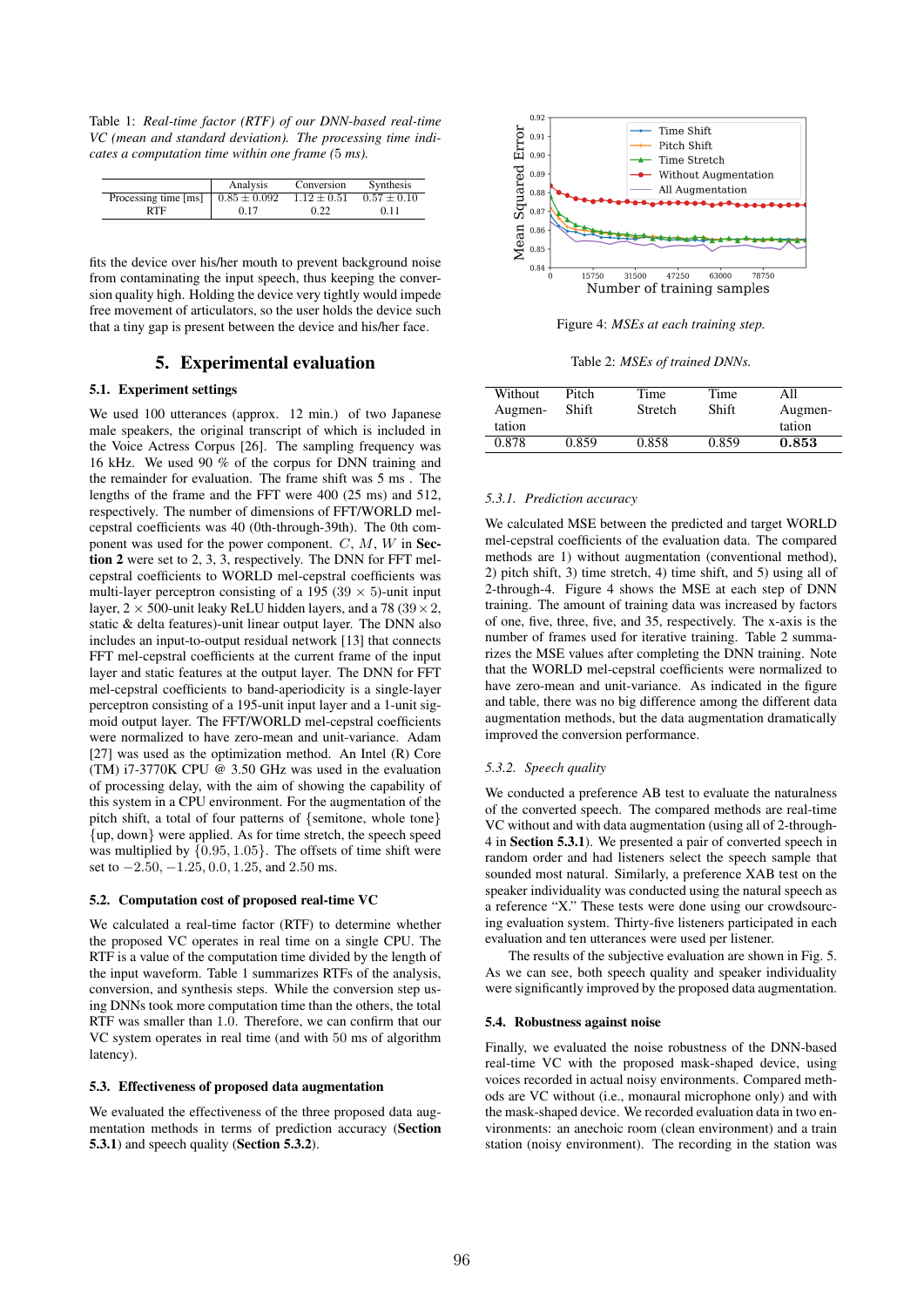

Figure 5: *Results of preference AB test on naturalness and preference XAB test on speaker individuality (evaluation of audio data augmentation). Their* p*-values were smaller than* 0.001*.*



Figure 6: *Results of preference AB test on naturalness and preference XAB test on speaker individuality (evaluation of maskshaped device in clean environment). Their* p*-values were smaller than* 0.001*.*

done at Shibuya station in Tokyo, Japan, which is an extremely busy location where crowds of people mill and chatter.

The preference AB test on speech quality and preference XAB test on speaker individuality were conducted in the same manner as in Section 5.3.2. Results for the clean and noisy environments are summarized in Figs. 6 and 7, respectively. Unfortunately, our device degraded speech quality and speaker individuality for the clean-environment recording. This is because the shape of our device slightly impeded the movements of articulators. In addition, since the mask-shaped device was used only for conversion and not for building the conversion models, the mismatch between the types of speech in training and inference could have a negative influence on the quality. On the other hand, the device improved the naturalness for noisyenvironment recording due to the physical prevention of noise contamination.

## 6. Conclusion

We proposed techniques and devices for real-time voice conversion (VC). We first showed how to implement deep neural network (DNN)-based real-time VC, which operates in 0.50 of the real-time factor and with 50 ms of algorithm latency. Second, we proposed three data augmentation methods to achieve robustness against perturbation of human speech production and Fourier transform. Finally, we developed a DNN-based realtime VC system with a mask-shaped device for use in noisy environments. Our future work will focus on further evaluation, including a comparison of quality with conventional DNN-based VC and noise suppression, an evaluation with more speaker pairs, and MOS test. Furthermore, to ameliorate the quality when the mask is used, applying a filter and developing the model using the speech recorded with the mask are desired



Figure 7: *Results of preference AB test on naturalness and preference XAB test on speaker individuality (evaluation of mask-shaped device in noisy environment). Their* p*-values were smaller than* 0.01 *and* 0.001*, respectively.*

to be conducted.

Acknowledgements: Part of this research and development work was supported by the Ministry of Internal Affairs and Communications. Also, part of this research was executed in the Social Cooperation Programs "Applications of Spatio-temporal Analysis" with DMM.com LLC.

## 7. References

- [1] Y. Stylianou, O. Cappé, and E. Moulines, "Continuous probabilistic transform for voice conversion," *IEEE Transactions on Speech and Audio Processing*, vol. 6, no. 2, pp. 131–142, Mar. 1998.
- [2] T. Toda, A. W. Black, and K. Tokuda, "Voice conversion based on maximum likelihood estimation of spectral parameter trajectory,' *IEEE Transactions on Audio, Speech, and Language Processing*, vol. 15, no. 8, pp. 2222–2235, 2007.
- [3] T. Nakashika, R. Takashima, T. Takiguchi, and Y. Ariki, "Voice conversion in high-order Eigen space using deep belief nets," in *Proc. INTERSPEECH*, Lyon, France, Aug. 2013, pp. 369–372.
- [4] L. Sun, S. Kang, K. Li, and H. Meng, "Voice conversion using deep bidirectional long short-term memory based recurrent neural networks," in *2015 IEEE International Conference on Acoustics, Speech and Signal Processing (ICASSP)*, April 2015, pp. 4869– 4873.
- [5] M. Morise, F. Yokomori, and K. Ozawa, "WORLD: a vocoderbased high-quality speech synthesis system for real-time applications," *IEICE transactions on information and systems*, vol. E99- D, no. 7, pp. 1877–1884, Jul. 2016.
- [6] T. Toda, T. Muramatsu, and H. Banno, "Implementation of computationally efficient real-time voice conversion," in *Proc. INTER-SPEECH*, Portland, U.S.A., Sep. 2012.
- [7] T. Ko, V. Peddinti, D. Povey, and S. Khudanpur, "Audio augmentation for speech recognition," in *Proc. INTERSPEECH*, 2015, pp. 3586–3589.
- [8] A. Hannun, C. Case, J. Casper, B. Catanzaro, G. Diamos, E. Elsen, R. Prenger, S. Satheesh, S. Sengupta, A. Coates, and A. Y. Ng, "Deep Speech: Scaling up end-to-end speech recognition," *arXiv preprint arXiv:1412.5567*, 2014.
- [9] H. Kawahara, I. Masuda-Katsuse, and A. D. Cheveigne, "Restructuring speech representations using a pitch-adaptive timefrequency smoothing and an instantaneous-frequency-based F0 extraction: Possible role of a repetitive structure in sounds," *Speech Communication*, vol. 27, no. 3–4, pp. 187–207, 1999.
- [10] T. Fukada, K. Tokuda, T. Kobayashi, and S. Imai, "An adaptive algorithm for mel-cepstral analysis of speech," in *Proc. ICASSP*, San Francisco, U. S. A., Mar 1992, pp. 137–140.
- [11] S. Takamichi, K. Kobayashi, K. Tanaka, T. Toda, and S. Nakamura, "The NAIST text-to-speech system for the Blizzard Challenge 2015," in *Proc. Blizzard Challenge workshop*, Berlin, Germany, Sep. 2015.